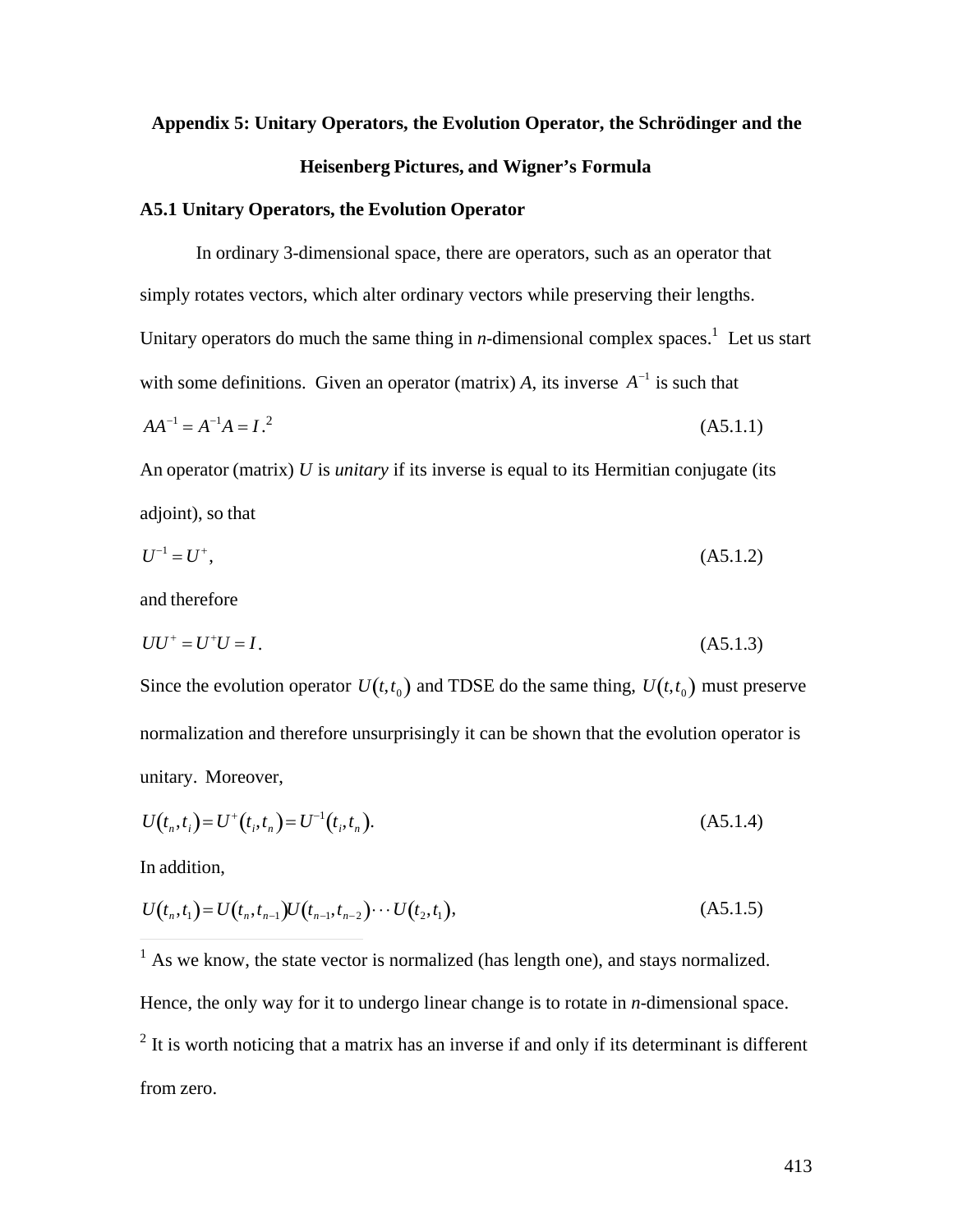that is, the evolution operator for the system's transition in the interval  $t_n - t_1$  is equal to the product of the evolution operators in the intermediate intervals.

#### **A5.2 The Schrödinger and the Heisenberg Pictures, and Wigner's Formula**

There are several physically equivalent versions of quantum theory. In the Schrödinger version, systems are described by state vectors whose temporal development is governed by the evolution operator  $U(t,t_0)$ . While state vectors undergo temporal roles are reversed: while the state vectors remains constant in time, the operators undergo change, the operators representing observables do not. In the Heisenberg version, the temporal change according to the Heisenberg Equation, of which more later. To see how this can be achieved, we need to look a bit more closely at unitary operators.

Unitary operators preserve some interesting properties of the vectors and operators they are applied to. Given a vector  $|\psi\rangle$  and a unitary operator U,

$$
\left|\widehat{\psi}\right\rangle = U|\psi\rangle \tag{A5.2.1}
$$

 $\mathbf{F}^{\text{eff}}$ is the *transform* of  $|\psi\rangle$ . It turns out that given any two vectors,

$$
\langle \psi | \phi \rangle = \langle \hat{\psi} | \hat{\phi} \rangle, \tag{A5.2.2}
$$

which entails that *U* preserves both the norm and the orthogonality of vectors. Moreover, if  $\{e_1, ..., e_n\}$  is a basis for space *H*, then  $\{\hat{e}_1, ..., \hat{e}_n\}$  is a basis for *H* as well. In sum, the transforms of an orthonormal basis constitute another orthonormal basis in the same space.

Having considered some of the properties of the transforms of vectors, we now turn to those of the transforms of operators. By definition, the transform of an operator *O*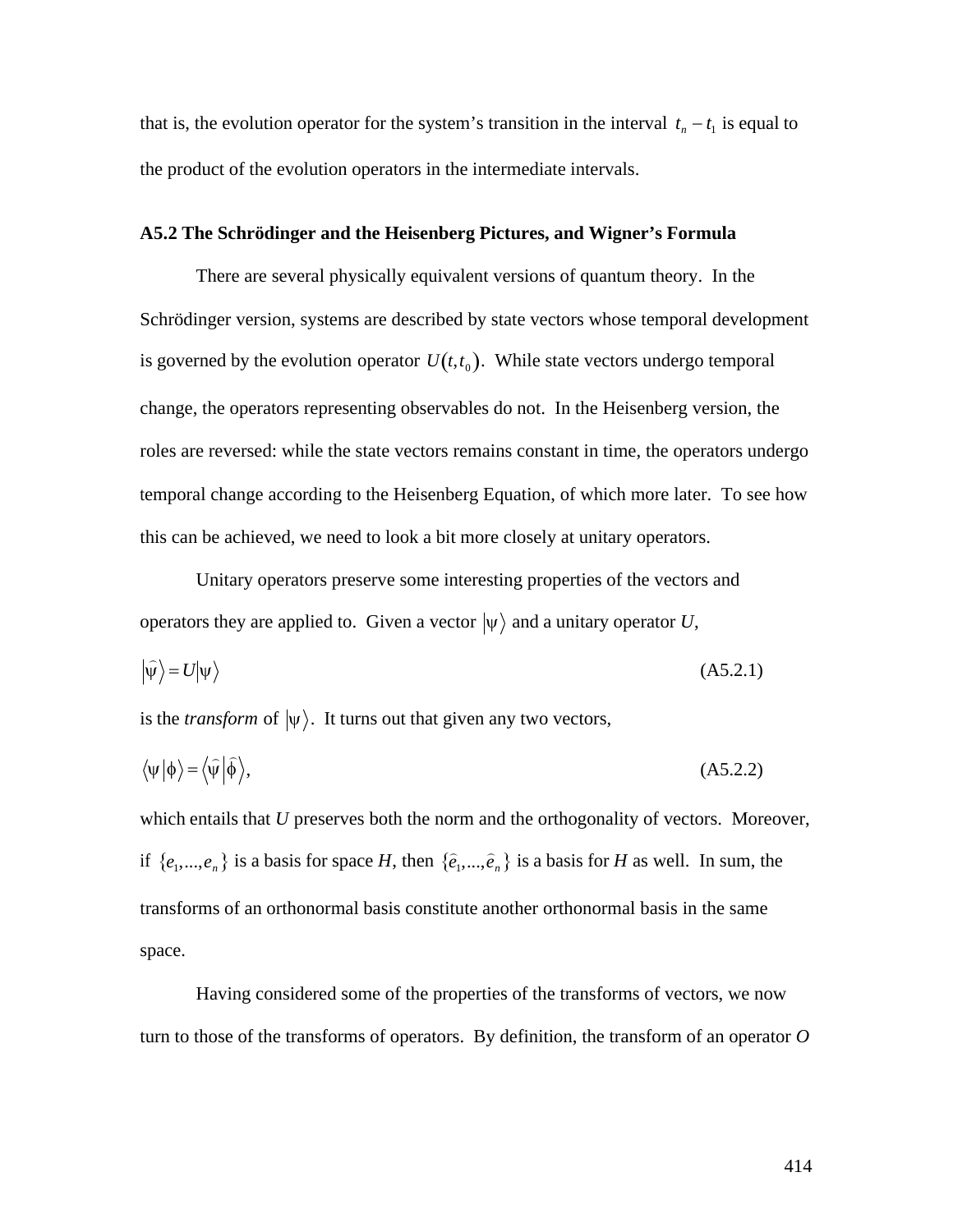is the operator  $\hat{O}$  that in the transform basis  $\{\hat{e}_1, ..., \hat{e}_n\}$  has the very same elements  $O$  has in the original basis  $\{e_1, ..., e_n\}$ . In other words,

$$
\langle \hat{e}_i | \hat{O} | \hat{e}_j \rangle = \langle e_i | O | e_j \rangle. \tag{A5.2.3}
$$

By working on the left side of (A5.2.3), keeping in mind the relations between bras and kets, and using (A5.2.1), we obtain

$$
\langle \hat{e}_i | \hat{O} | \hat{e}_j \rangle = \langle e_i | U^* \hat{O} U | e_j \rangle = \langle e_i | O | e_j \rangle,
$$
\n(A5.2.4)

so that

$$
U^+\hat{O}U=O.\tag{A5.2.5}
$$

By multiplying both sides first on the left by U, and then on the right by  $\tilde{U}^*$ , we obtain  $UU^+ \hat{O} UU^+ = UOU^+.$  $(A5.2.6)$ 

Since *U* is unitary, we have

$$
UU^{-1}\hat{O}UU^{-1} = \hat{O} = UOU^{+} = UOU^{-1}.
$$
 (A5.2.7)

In other words, the transform of an operator is obtained by sandwiching it between U and  $U^+$  or, which is the same, between U and  $U^{-1}$ . It turns out that the eigenvectors of  $\hat{O}$  are the transforms of the eigenvectors of O and that the eigenvalues of  $\hat{O}$  and O are the same.

As we know, quantum mechanical predictions are couched in terms of scalar † products or matrix elements of density operators. However, as we just saw, these quantities are invariant as long as the same unitary transformation is performed on both kets and operators. Furthermore, we know that the evolution operator is unitary. We have now the ingredients for going from the Schrödinger to the Heisenberg picture. We need to choose a unitary transformation that makes the transform of the time dependent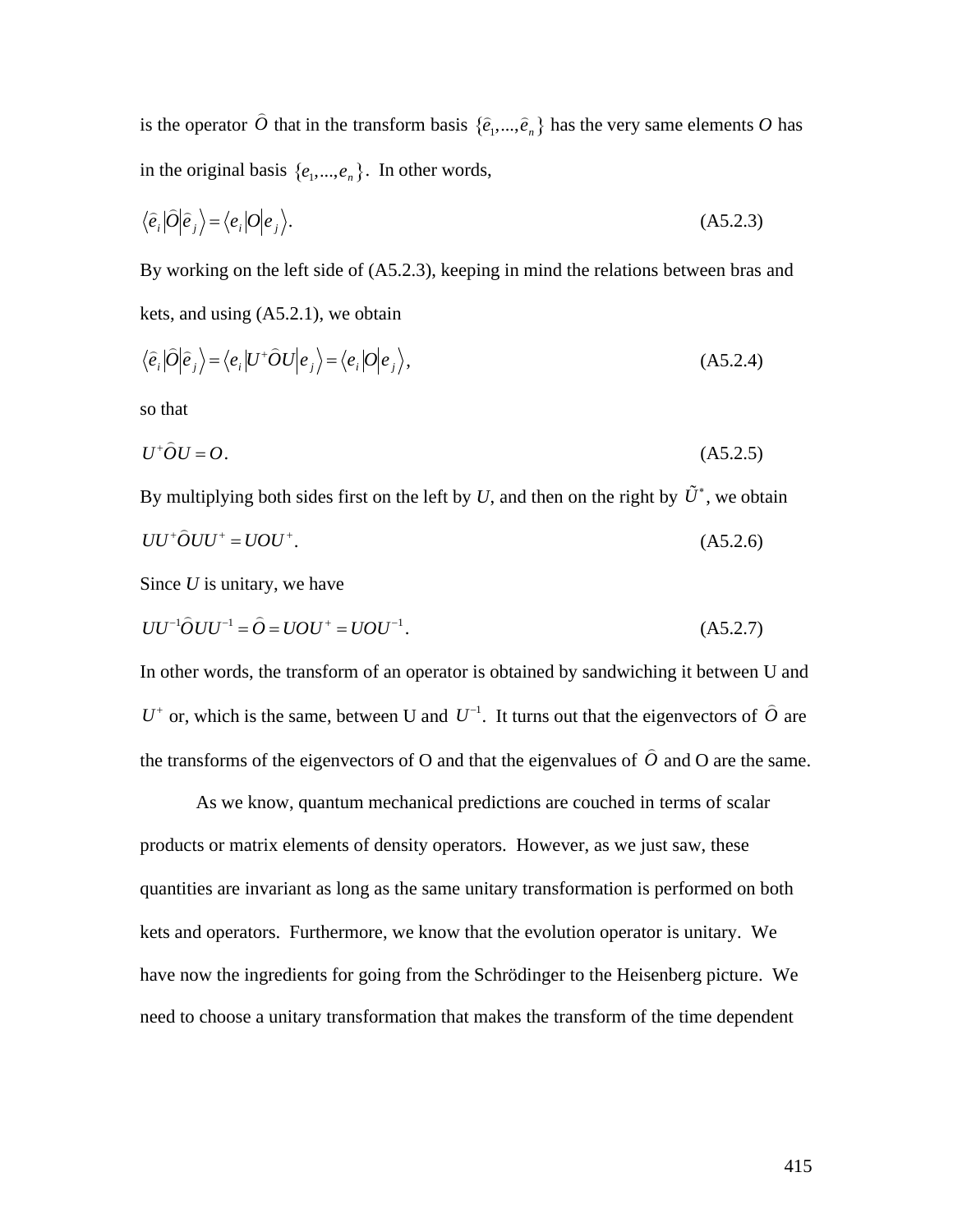Schrödinger ket  $|\Psi_{s}(t)\rangle$  the Heisenberg time independent ket  $|\Psi_{H}\rangle$ . Let us choose  $U^+(t,t_0) = U^{-1}(t,t_0)$  as our unitary operator. Then,

$$
\left|\Psi_{H}\right\rangle = U^{+}(t,t_{0})\left|\Psi_{S}(t)\right\rangle = U^{+}(t,t_{0})U(t,t_{0})\left|\Psi_{S}(t_{0})\right\rangle = \left|\Psi_{S}(t_{0})\right\rangle.
$$
 (A5.2.8)

In other words, the Heisenberg state vector does not change with time and is equal to the Schrödinger state vector at time zero. The Heisenberg transform of the time independent Schrödinger operator  $O_s$  becomes

$$
O_H(t) = U^+(t, t_0)O_S U(t, t_0),
$$
\n(A5.2.9)

which is usually time dependent.

It can be shown that the temporal evolution of a Heisenberg operator  $O_H(t)$  is given by the Heisenberg equation

$$
i\hbar \frac{d}{dt} O_H(t) = [O_H(t), H_H(t)] + i\hbar \frac{\partial}{\partial t} O_H(t).
$$
 (A5.2.10)

So, when the system is conservative (the Hamiltonian  $H<sub>H</sub>$  is time independent) and the operator commutes with the Hamiltonian (that is, it is a constant of the motion), then (A5.2.10) becomes

$$
i\hbar \frac{d}{dt}O_H(t) = 0,
$$
\n(A5.2.11)

that is,  $O_H(t)$  is (not surprisingly) time invariant. Moreover, in this case  $O_S = O_H(t)$ , that is, the Schrödinger and the Heisenberg operators are identical.

Wigner's formula is usually couched in terms of Heisenberg projectors, the transforms of the corresponding Schrödinger projectors according to the formula

$$
W = \hat{P} = U^{-1}(t'',t')PU(t'',t') = U(t',t'')PU(t'',t'),
$$
\n(A5.2.12)

where  $t''$  is the time of the measurement being considered and  $t'$  that of the previous one. Wigner's formula is then given by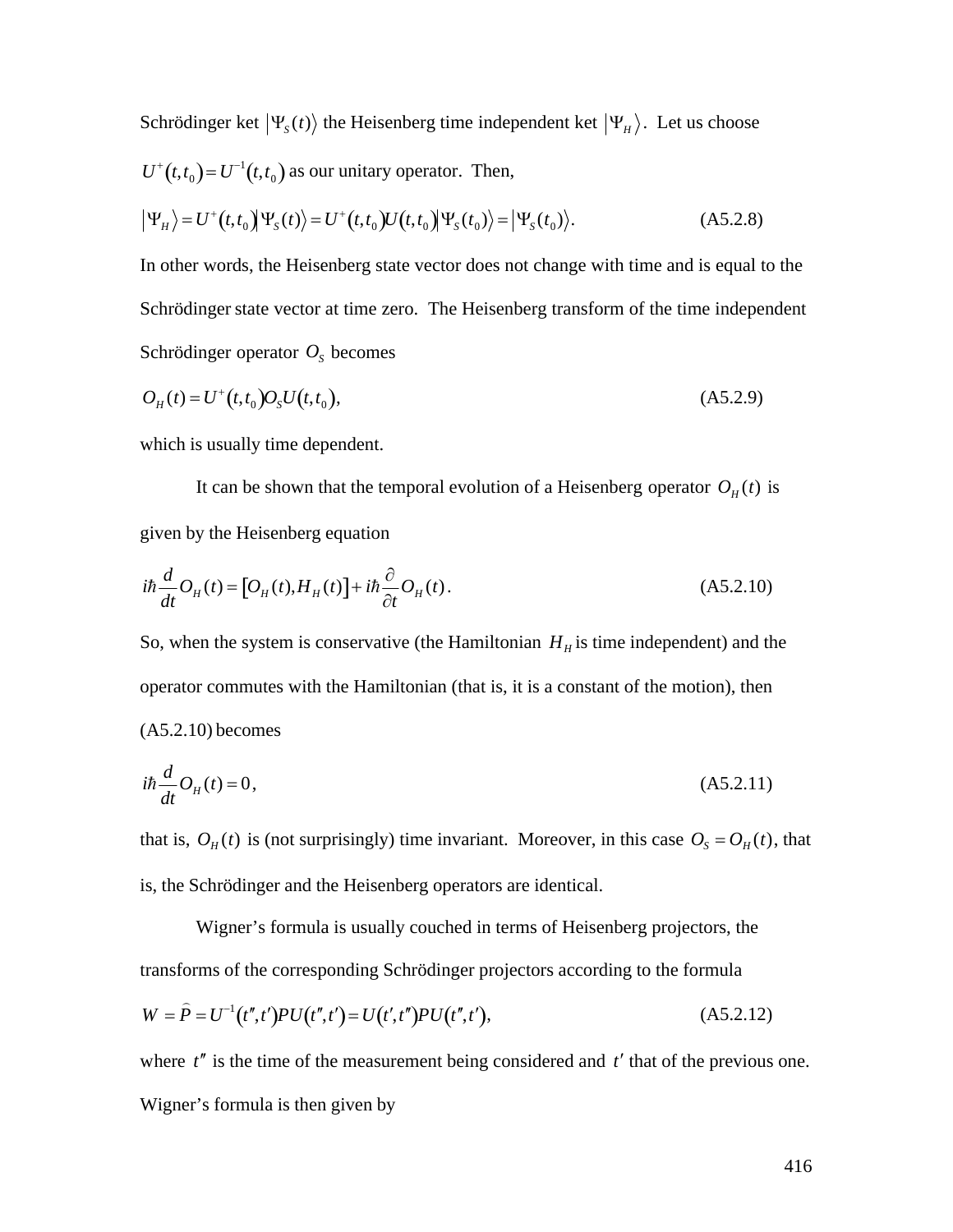$$
\Pr(a_i, b_j, ..., f_p, g_q) = Tr(W_q^G W_p^F \cdots W_j^B W_i^A \rho W_i^A W_j^B \cdots W_p^F W_q^G),
$$
\n(A5.2.13)

where  $\rho$  is the density operator at time zero, that is when  $a_i$  is obtained.<sup>3</sup>

 $\overline{a}$ 

 $3$  Note that the projectors corresponding to the earlier measurements are inside.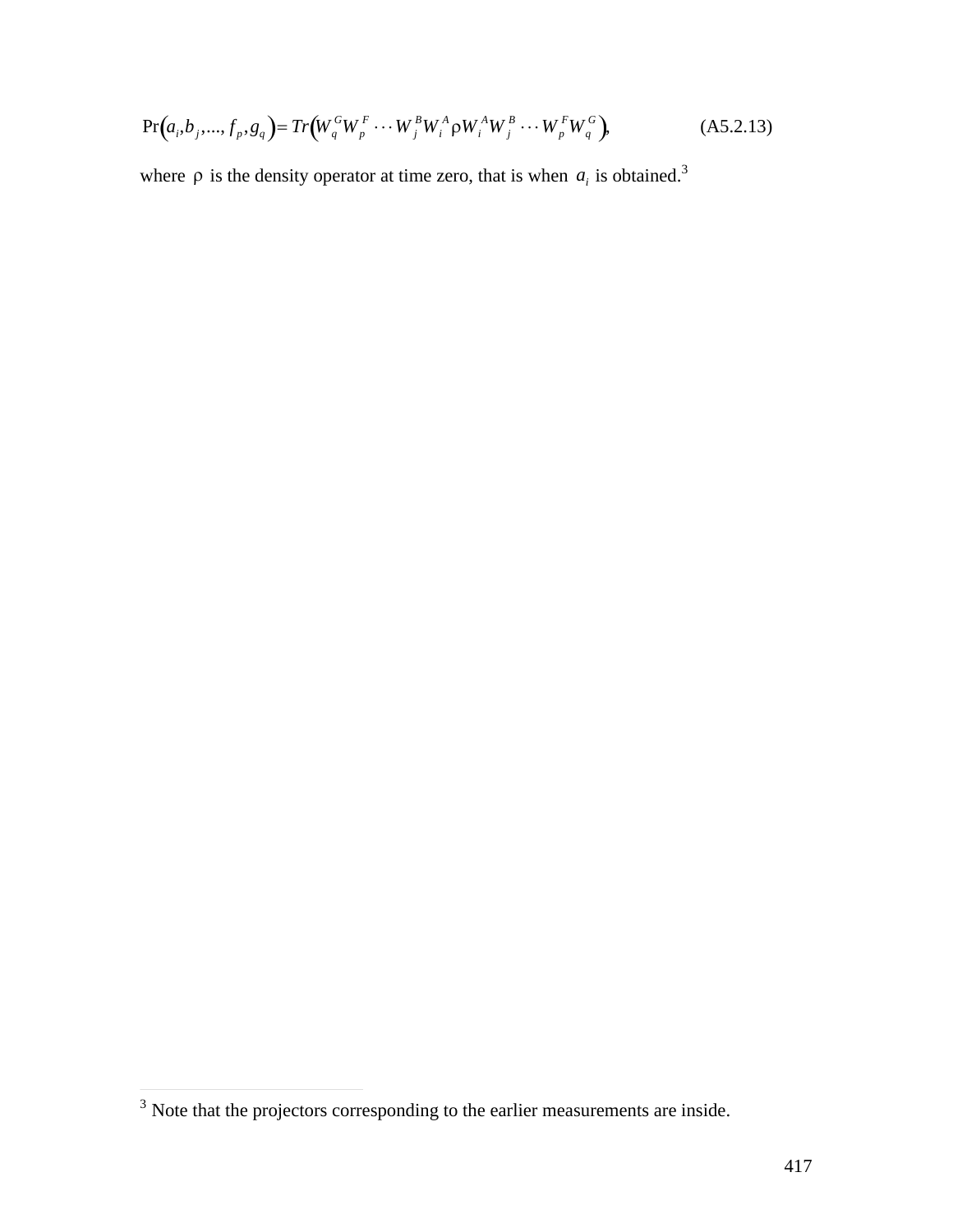## **Exercises**

## **Exercise A5.1**

Show that  $UU^+ = U^+U = I$ .

#### **Exercise A5.2**

 $\mathbf{r}$ Show that  $\langle \psi_1 | \psi_2 \rangle = \langle \hat{\psi_1} | \hat{\psi_2} \rangle$ .